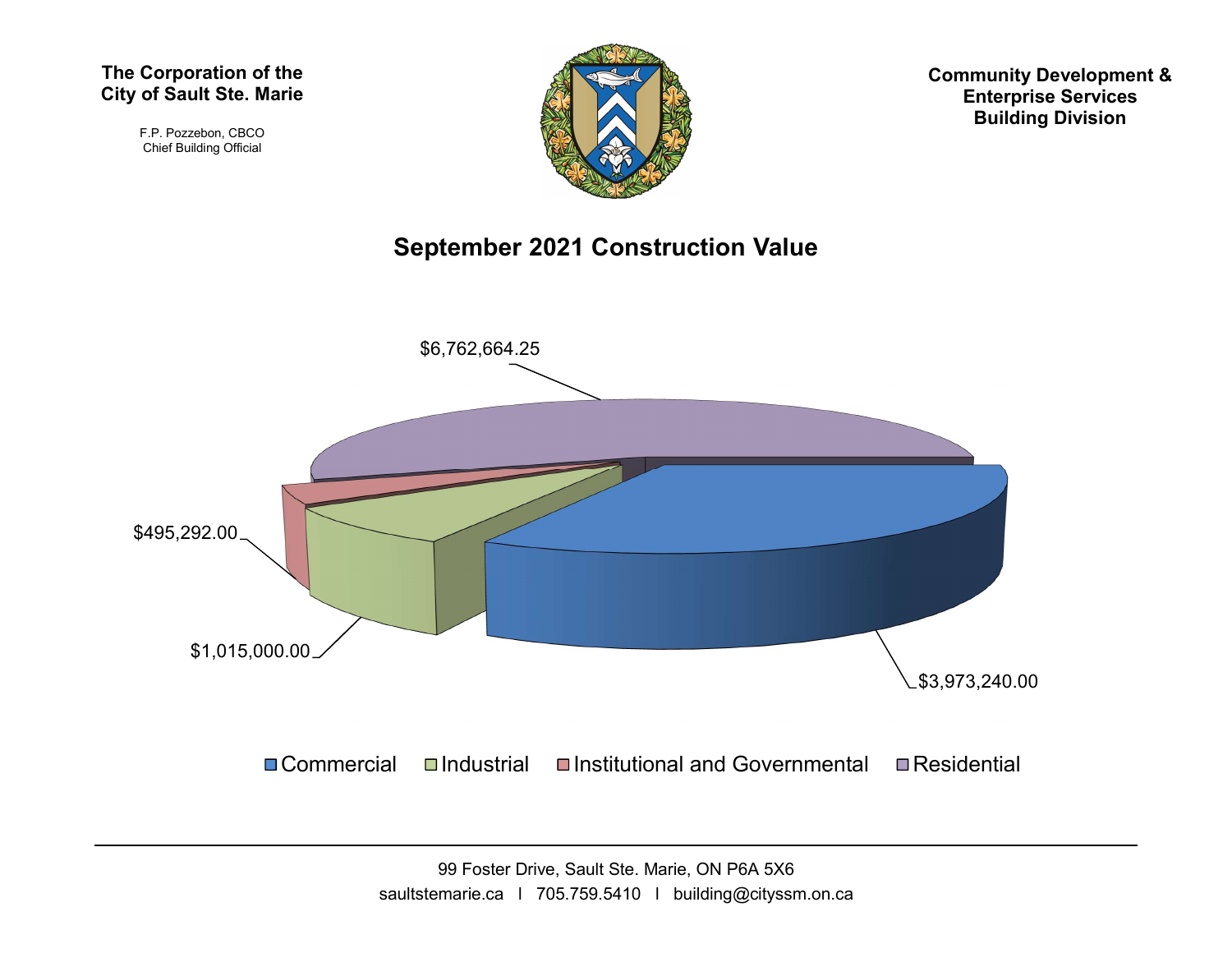

**Public Works and Engineering Services Building Division**

**Tel: (705) 759-5410 Fax: (705) 541-7165**

## **BUILDING PERMITS SUMMARY 2021/09/01 to 2021/09/30**

|                                                         |                                  | <b>New Construction</b>  |                      |                                  | <b>Alterations and Additions</b> |                      | <b>Total</b>                     |                          |                      |
|---------------------------------------------------------|----------------------------------|--------------------------|----------------------|----------------------------------|----------------------------------|----------------------|----------------------------------|--------------------------|----------------------|
| <b>Building Type</b>                                    | <b>Num</b><br>οf<br><b>Units</b> | Num of<br><b>Permits</b> | <b>Value of Work</b> | <b>Num</b><br>of<br><b>Units</b> | Num of<br><b>Permits</b>         | <b>Value of Work</b> | <b>Num</b><br>of<br><b>Units</b> | Num of<br><b>Permits</b> | <b>Value of Work</b> |
| <b>Commercial</b>                                       |                                  |                          |                      |                                  |                                  |                      |                                  |                          |                      |
| Hotel, hotel/motel,<br>motor hotel                      | 0                                | 0                        | \$0.00               | $\mathbf 0$                      | 1                                | \$15,000.00          | $\pmb{0}$                        | $\mathbf{1}$             | \$15,000.00          |
| Office building                                         | $\mathbf 0$                      | 0                        | \$0.00               | $\mathbf 0$                      | $\overline{2}$                   | \$30,000.00          | $\mathbf 0$                      | $\overline{2}$           | \$30,000.00          |
| Office complex                                          | 0                                | $\pmb{0}$                | \$0.00               | $\pmb{0}$                        |                                  | \$711,000.00         | 0                                | 1                        | \$711,000.00         |
| Retail and<br>wholesale outlets                         | 0                                | $\pmb{0}$                | \$0.00               | $\pmb{0}$                        |                                  | \$217,240.00         | $\pmb{0}$                        | $\mathbf{1}$             | \$217,240.00         |
| Retail complex                                          | 0                                | 0                        | \$0.00               | $\mathbf 0$                      | 1                                | \$3,000,000.00       | 0                                | 1                        | \$3,000,000.00       |
| Total:                                                  | $\mathbf 0$                      | $\pmb{0}$                | \$0.00               | 0                                | 6                                | \$3,973,240.00       | 0                                | 6                        | \$3,973,240.00       |
| <b>Industrial</b>                                       |                                  |                          |                      |                                  |                                  |                      |                                  |                          |                      |
| Storage building                                        | 0                                | $\pmb{0}$                | \$0.00               | $\pmb{0}$                        | $\overline{c}$                   | \$1,015,000.00       | $\pmb{0}$                        | $\overline{2}$           | \$1,015,000.00       |
| Total:                                                  | 0                                | 0                        | \$0.00               | 0                                | $\overline{\mathbf{2}}$          | \$1,015,000.00       | 0                                | $\overline{\mathbf{2}}$  | \$1,015,000.00       |
| <b>Institutional and Governmental</b>                   |                                  |                          |                      |                                  |                                  |                      |                                  |                          |                      |
| Elementary school,<br>kindergarten                      | 0                                | $\pmb{0}$                | \$0.00               | $\pmb{0}$                        | 1                                | \$155,600.00         | $\pmb{0}$                        | $\mathbf{1}$             | \$155,600.00         |
| Library, museum,<br>art gallery,<br>aquarium, botanical | $\mathbf 0$                      | 0                        | \$0.00               | $\pmb{0}$                        | $\mathbf{1}$                     | \$178,992.00         | $\pmb{0}$                        | $\mathbf{1}$             | \$178,992.00         |
| Religious building                                      | 0                                | 0                        | \$0.00               | $\mathbf 0$                      | $\overline{2}$                   | \$160,700.00         | 0                                | $\overline{2}$           | \$160,700.00         |
| Total:                                                  | 0                                | $\pmb{0}$                | \$0.00               | $\pmb{0}$                        | 4                                | \$495,292.00         | 0                                | 4                        | \$495,292.00         |
| <b>Residential</b>                                      |                                  |                          |                      |                                  |                                  |                      |                                  |                          |                      |
| Apartment                                               | 0                                | 0                        | \$0.00               | $\mathfrak{S}$                   | 5                                | \$150,803.20         | 3                                | 5                        | \$150,803.20         |
| Row House                                               | 9                                | 3                        | \$2,700,000.00       | $\pmb{0}$                        | 0                                | \$0.00               | 9                                | 3                        | \$2,700,000.00       |
| Single House                                            | 6                                | 8                        | \$3,040,000.00       | 0                                | 77                               | \$871,861.05         | 6                                | 85                       | \$3,911,861.05       |
| Total:                                                  | 15                               | 11                       | \$5,740,000.00       | 3                                | 82                               | \$1,022,664.25       | 18                               | 93                       | \$6,762,664.25       |
|                                                         |                                  |                          |                      |                                  |                                  |                      |                                  |                          |                      |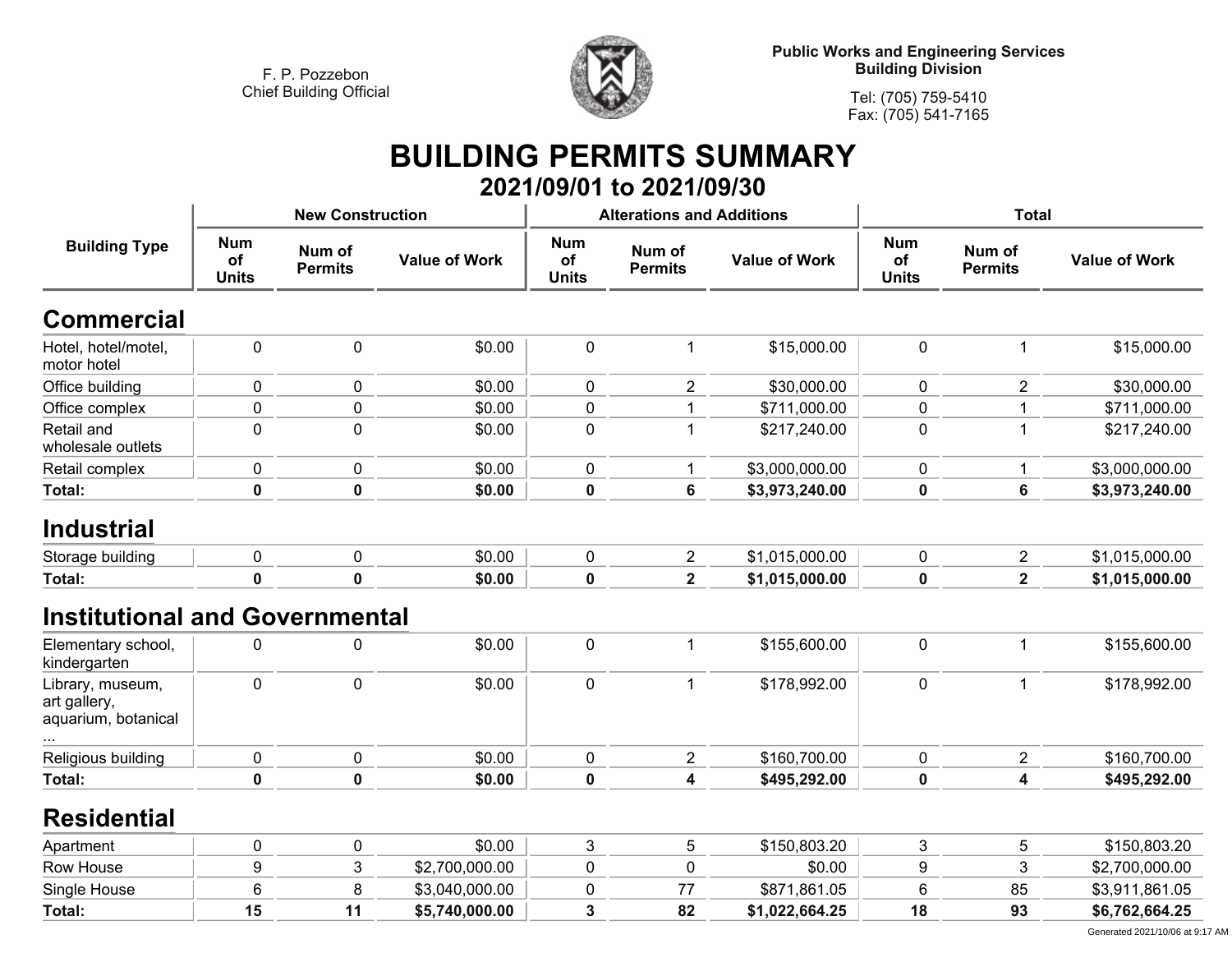| <b>Grand Total:</b> | <b>TIP</b><br>1 V | 740.000.00<br>\$5 | 94 | \$6,506,196.25 | 18 | 105 | \$12,246,196.25 |
|---------------------|-------------------|-------------------|----|----------------|----|-----|-----------------|
|                     |                   |                   |    |                |    |     |                 |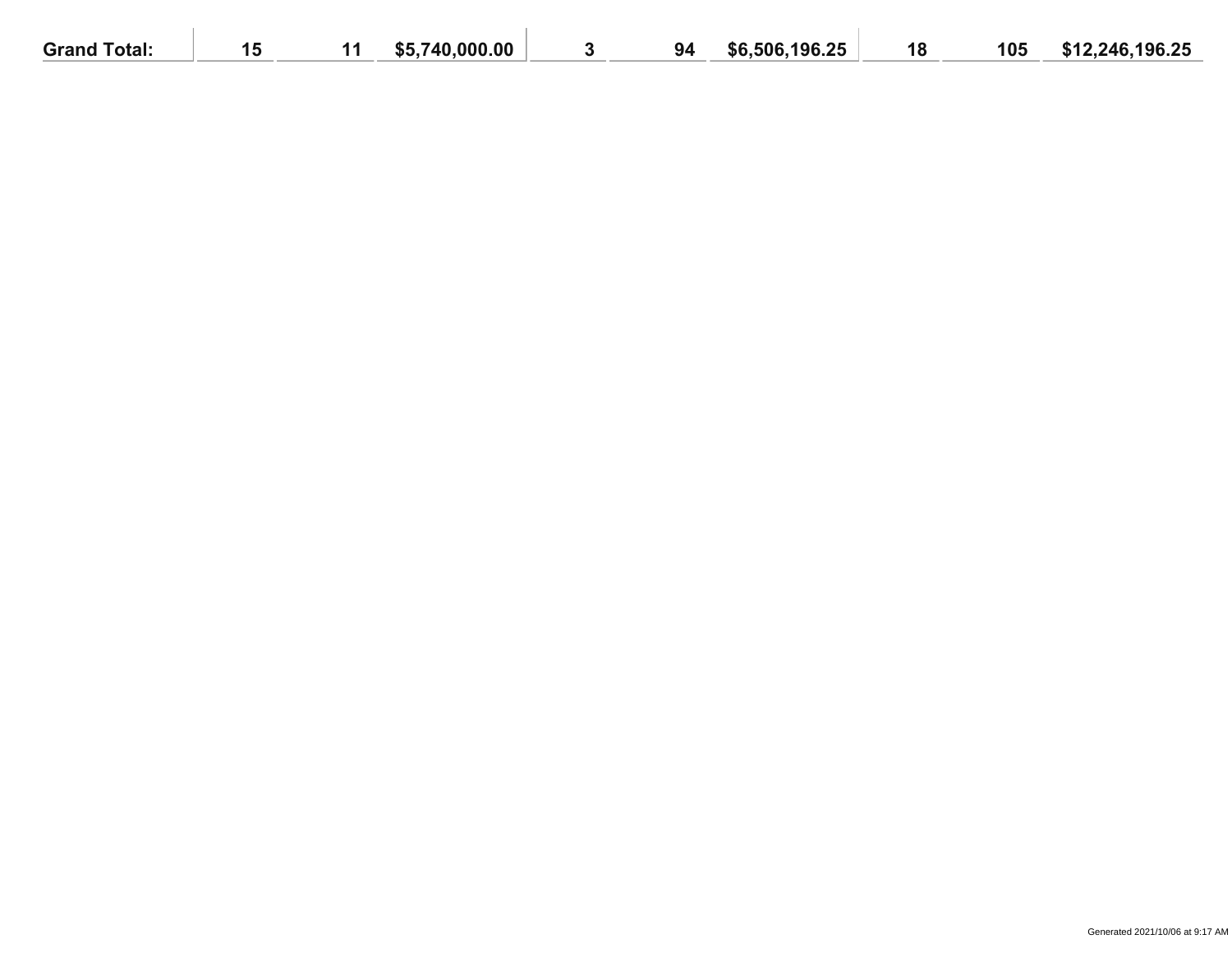

**Public Works and Engineering Services Building Division**

**Tel: (705) 759-5410Fax: (705) 541-7165**

## **DEMOLITION PERMITS SUMMARY 2021/09/01 to 2021/09/30**

| <b>Building</b><br><b>Type</b> |                        | <b>New Construction</b>  |                         |                        | <b>Alterations and Additions</b> |                      | <b>Total</b>           |                          |                      |
|--------------------------------|------------------------|--------------------------|-------------------------|------------------------|----------------------------------|----------------------|------------------------|--------------------------|----------------------|
|                                | Num of<br><b>Units</b> | Num of<br><b>Permits</b> | Value of<br><b>Work</b> | Num of<br><b>Units</b> | Num of<br><b>Permits</b>         | <b>Value of Work</b> | Num of<br><b>Units</b> | Num of<br><b>Permits</b> | <b>Value of Work</b> |
| <b>Commercial</b>              |                        |                          |                         |                        |                                  |                      |                        |                          |                      |
| Office building                | 0                      | $\mathbf{0}$             | \$0.00                  | $\mathbf{0}$           |                                  | \$32,000.00          | $\mathbf{0}$           |                          | \$32,000.00          |
| Total:                         | 0                      | 0                        | \$0.00                  | 0                      |                                  | \$32,000.00          | 0                      |                          | \$32,000.00          |
| <b>Residential</b>             |                        |                          |                         |                        |                                  |                      |                        |                          |                      |
| Single House                   | $\mathbf{0}$           | $\Omega$                 | \$0.00                  | $\mathbf{0}$           | 2                                | \$2,500.00           | $\mathbf{0}$           | 2                        | \$2,500.00           |
| Total:                         | $\mathbf 0$            | 0                        | \$0.00                  | 0                      | 2                                | \$2,500.00           | 0                      | $\mathbf{2}$             | \$2,500.00           |
| Grand<br>Total:                | 0                      | $\mathbf 0$              | \$0.00                  | $\boldsymbol{0}$       | 3                                | \$34,500.00          | 0                      | 3                        | \$34,500.00          |